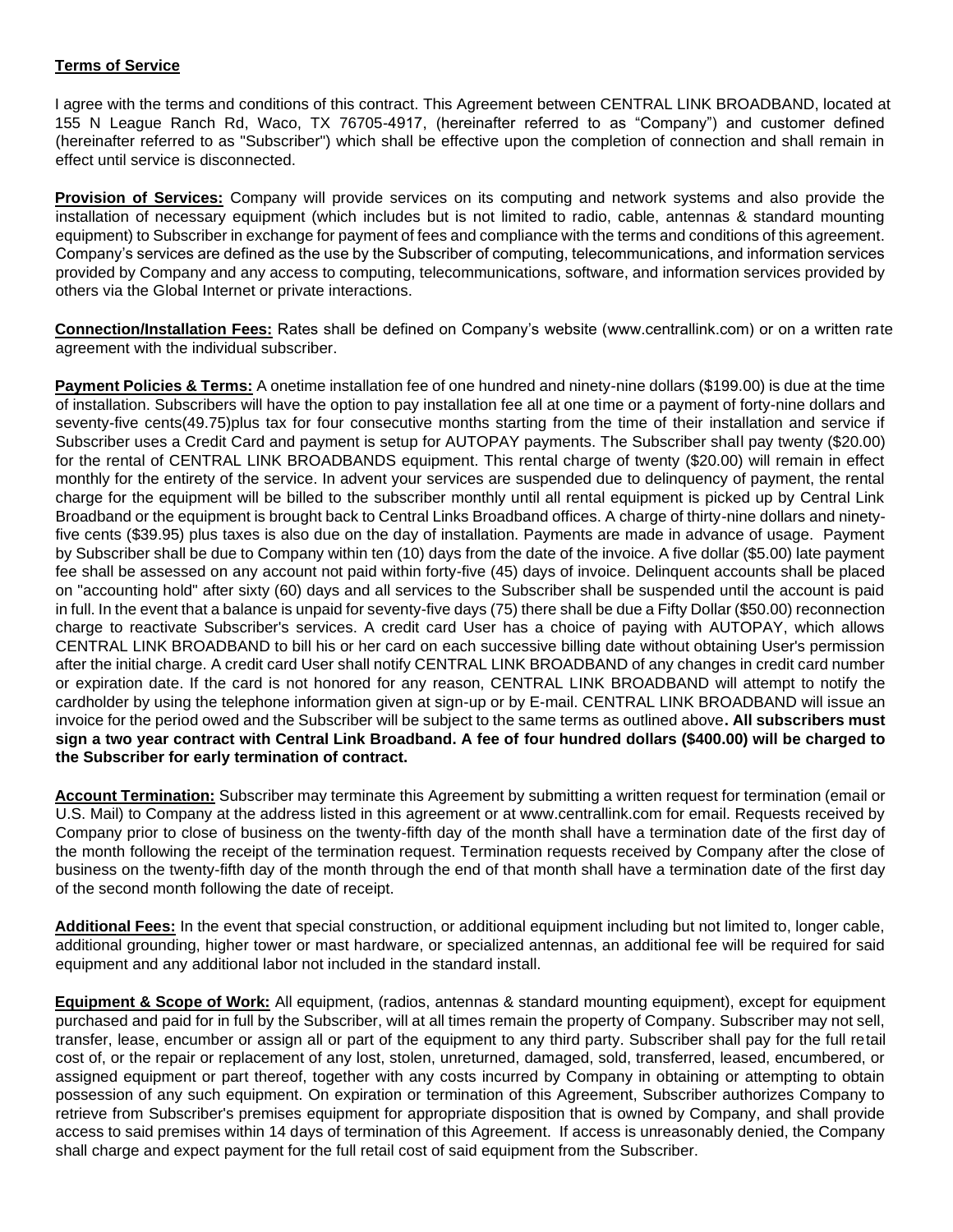**Non Standard Connections:** In the event of an aborted connection due to insufficient line of sight to an access point, Subscriber will receive a report of the connection options available. The report will include optional mounting configurations and their respective costs. Subscriber may at that time choose one of the available options or decline services. If the Subscriber declines services, Subscriber will be refunded all deposits made, less any equipment the Subscriber decides to retain or purchase. This does not include any services requested by Subscriber and fully rendered by Company where service charges apply.

**Expedited Connections**: Expedited connections within 2 (2) business days or less will incur a Three Hundred Dollar (\$300) expedite charge.

**Permitting & Landlord Approval:** It is the Subscriber's responsibility to obtain any required permits or to gain landlord approval for the placement of the antenna and installation regarding the Subscriber building. This is applicable to property that is under rental or lease contract by Subscriber. Company is not responsible for property contract violations, damage, or other results of this installation if subscriber or its affiliates proposes ownership or false landlord. Subscriber must gain their Landlord's consents to the installation, maintenance, and removal of the equipment described herein and required by Subscriber to receive Company's services.

**Standard Maintenance:** Company's connection point ends at the wireless radio or LAN jack on our CPE. Any trouble beyond our network or equipment is the full responsibility of the Subscriber and their subsequent Network Administrator or vendor. Standard maintenance is limited solely to Company's network and backbone connectivity. If your connection ceases to function properly after it has been tested and shown to be working, but Company's network is still functioning properly, a technician will be sent to trouble shoot during normal business hours (9AM-5PM, Monday-Friday). If the problem is due to subscriber negligence, or any of those items listed in the "Not Covered by Maintenance Plan or Standard Maintenance Plan" section, standard hourly rate of \$85/hour apply plus charge for materials.

**Not Covered by Maintenance Plan or Standard Maintenance Plan:** Neglect, misuse, transportation, theft, fault or negligence of Subscriber or causes external to the wireless system, such as, but not limited to failure of, or faulty, electrical power or air conditioning, operator error, or malfunction of Subscriber computer and/or peripheral equipment not installed by Company, or from any cause related to or other than the intended and ordinary use. Company is not liable for any damage to property as a result of above occurrences.

**Warranties:** All Company provided equipment such as cables and antennas are covered under manufacturer warranty against defects for a period of no more than 1 year. If any part of the wireless equipment fails due to manufacturing defect prior to one year, it will be replaced at no charge pending testing of said equipment.

**Use of Material:** All content downloaded or uploaded using Company's system shall remain the sole responsibility of the Subscriber. The Subscriber assumes all risks associated with material, Including but not limited to, copyright restrictions, trademark restrictions, service mark restrictions, confidentiality limitations, trade secrets, patent restrictions, or any other intellectual property tangible or intangible rights associated with the material.

**Use of Services:** Subscriber is expressly prohibited from reselling or sharing outside of the installation address any services offered by Company under this agreement without the prior written consent of Company. Subscriber is prohibited from hosting any web site dedicated to the sale or dissemination of pornographic materials and/or containing content of a sexually explicit nature. Subscriber understands and agrees that this service may be utilized solely for lawful purposes and the use of this service in connection with or adjunct to any matter or thing which violates and foreign municipal, state, county or federal state or regulation is expressly prohibited. Subscriber acknowledges that Company is a commercial entity. Subscriber agrees that its use of the services herein shall not infringe upon the use by other subscribers of Company or the wireless network. Subscriber is prohibited from sending unsolicited advertising or promotional materials to other companies or wireless network subscribers. Subscriber agrees not to resell or allocate bandwidth as defined under "Abuse of Services" without written consent from Company. The Subscriber shall secure any Wireless Access Points in his network from unauthorized use through the use of mac address filtering or encryption. Should the Subscriber violate any provision of this section, the Company at its sole discretion may immediately suspend services to Subscriber and terminate this agreement. Company's liability for termination of this Agreement under this provision shall be solely limited to a refund to Subscriber of any unearned prepaid service fees. Company shall not be liable for any incidental or consequential damages as a result of the termination of the Agreement under this provision.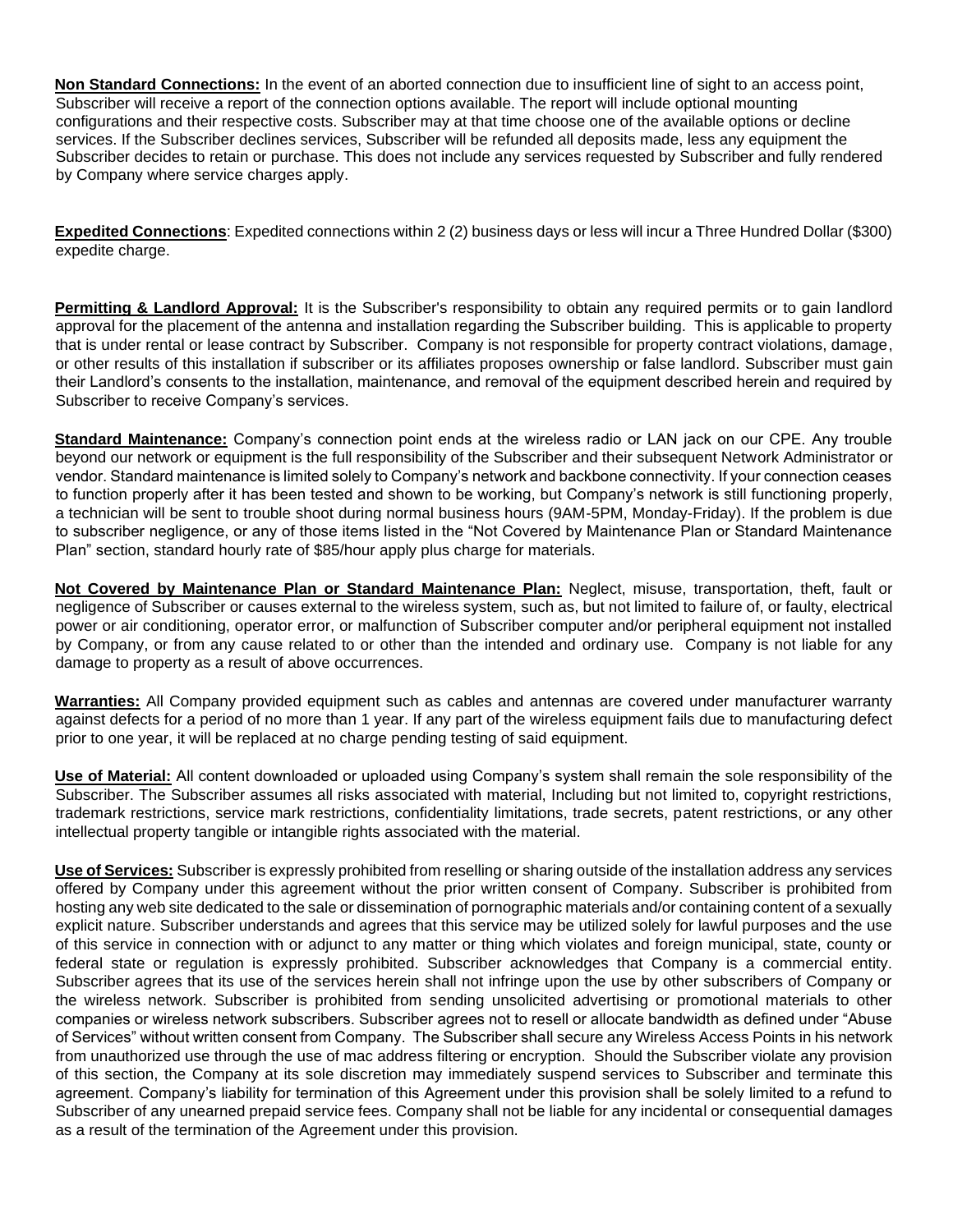**Abuse of Services:** Any use of the Company system that disrupts the normal use of the system for other Company Subscriber is considered to be abuse of services. The propagation of computer worms or viruses or the use of the network to make unauthorized entry to other computational, information, or communication devices or resources of others is a violation of this agreement. The use of Company's services by Subscriber to modify, alter, reverse engineer, decompile disk, or disassemble any proprietary work in whatever form is a violation of this Agreement. The failure of any Subscriber running IPX to use an IP tunneling protocol is a violation of this Agreement. The broadcast of Routing Internet Protocol (RIP) by Subscriber is a violation of this Agreement. Subscriber may not resell or allocate bandwidth to those not included within the business (office specific) referred to within this document as "Subscriber" or others not residing within that specific household or address as defined in section II as "installation address". Company may charge and Subscriber may face legal charges in compliance with local, state or federal laws, rules or regulations, if they are found in violation of bandwidth "stealing" defined in the previous sentence. Any Subscriber deemed by Company to be in violation of this section is subject to immediate termination by Company. Termination under this section shall have no liability other then to refund any unearned prepaid service fees including direct, indirect, incidental or consequential damages.

**Privacy Policy:** The Company requires certain information from the Subscriber for the completion of this contract and in the course of support to the Subscriber. This information is necessary for the Company to provide quality service and support. This information will never be released to others, unless we are ordered by a court of competent jurisdiction to do so. The Company will never sell or rent it's subscriber lists or any other subscriber information. The Company will monitor our servers to the extent necessary to ensure that high standards of maintenance are met. The Company will not monitor or record your activities online. The Company will not monitor which web sites you visit or look at, what you put in written communications such as emails, news articles, or chat rooms. The Company considers your email to be just as personal and private as your US Postal Service mail. The Company will not look at or read your email unless it is necessary to resolve a technical issue. In almost all cases, we will clearly inform you of the need to do so, and we will seek your permission before opening your CENTRAL LINK BROADBAND mailbox on our servers. The Company will not release the Subscriber's personal information or usage information to investigators, attorneys, or agencies unless we are directed to do so by a court of competent jurisdiction in the matter. If there is a hearing in court, the Subscriber will be notified so they will have an opportunity to contest the surrender of personal information. The Company will cooperate fully with law enforcement agencies, yet there must still be a court order before the Company surrenders Subscriber information. The Fourth Amendment to the US Constitution requires a court order to conduct a search and seizure. The Company will, when requested by law enforcement entities, acknowledge the existence of Subscriber information, and when requested, provide the technical language to include in the court order, "particularly describing ... the property to be seized". In a criminal investigation The Company is under a duty not to divulge the fact of the investigation to the subscriber.

**CHOICE OF LAWS:** The laws of the State of Texas shall govern the validity, construction and performance of this Agreement, provided, however, that no choice of law or rule of the State of Texas, or any other jurisdiction, which would cause any such matter to be referred to the law of any jurisdiction other than Texas shall be given any force or effect.

**Arbitration & Attorneys Fees:** The Subscriber and Company agree that any controversy or claim between them arising out of or relating to this Agreement shall be settled exclusively by arbitration. Such arbitration shall be conducted in accordance with the commercial arbitration rules then in force of the American Arbitration Association. The arbitration award shall be final and binding on both parties. Judgment upon such arbitration award may be entered in any court having jurisdiction. Subscriber and Company agree that should either party bring action for enforcement, interpretation or otherwise under this Agreement the prevailing party in such action shall be entitled to its attorney's fees and costs including those incurred in any appeal.

Warranty Disclaimer: THE FOREGOING WARRANTIES SET FORTH ARE EXCLUSIVE AND NO OTHER WARRANTY IS EXPRESSED OR IMPLIED.

THE SERVICE IS PROVIDED ON AN "AS IS" AND "AS AVAILABLE" BASIS WITHOUT WARRANTIES OF ANY KIND, EITHER EXPRESS OR IMPLIED, INCLUDING BUT NOT LIMITED TO WARRANTIES OF TITLE, NONINFRINGEMENT, IMPLIED WARRANTIES OF MERCHANTABILITY OR FITNESS FOR A PARTICULAR PURPOSE OR ANY WARRANTIES ARISING FROM COURSE OF DEALING OR USAGE OF TRADE. NO ADVICE OR INFORMATION GIVEN BY CENTRAL LINK BROADBAND, ITS AFFILIATES, ITS LICENSERS, ITS CONTRACTORS OR THEIR RESPECTIVE EMPLOYEES SHALL CREATE A WARRANTY. NEITHER CENTRAL LINK NOR ITS AFFILIATES, ITS LICENSERS, ITS CONTRACTORS OR THEIR RESPECTIVE EMPLOYEES WARRANTS THAT THE SERVICE WILL BE UNINTERRUPTED OR ERROR FREE OR THAT ANY INFORMATION, SOFTWARE OR OTHER MATERIAL ACCESSIBLE ON THE SERVICE IS FREE OF VIRUSES, WORMS, TROJAN HORSES OR OTHER HARMFUL COMPONENTS.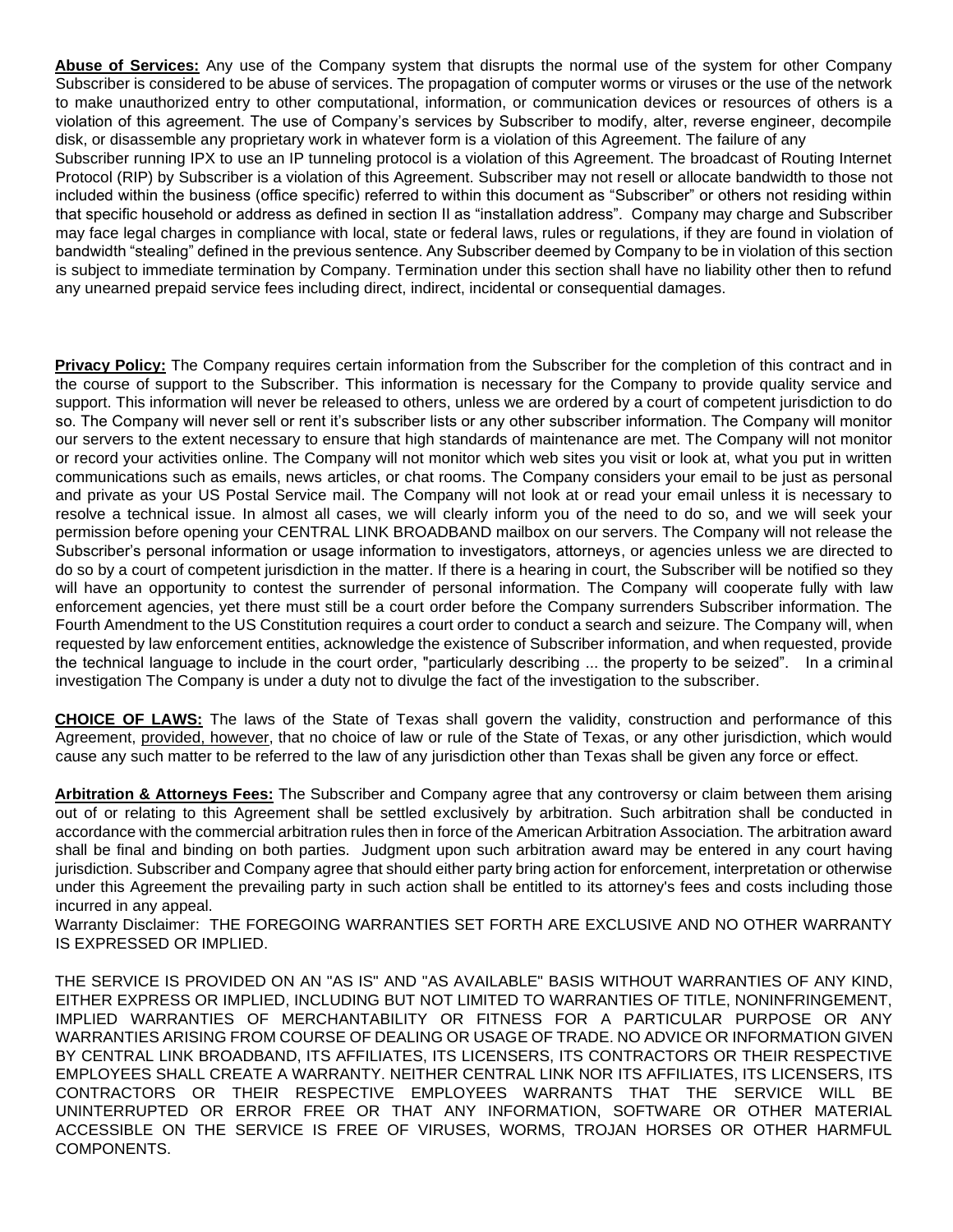## Limitation of Liability

UNDER NO CIRCUMSTANCES SHALL CENTRAL LINK BROADBAND, ITS AFFILIATES, ITS LICENSERS, ITS CONTRACTORS OR THEIR RESPECTIVE EMPLOYEES BE LIABLE FOR ANY DIRECT, INDIRECT, INCIDENTAL, SPECIAL, PUNITIVE OR CONSEQUENTIAL DAMAGES THAT RESULT IN ANY WAY FROM USER'S USE OF OR INABILITY TO USE THE SERVICE OR TO ACCESS THE INTERNET OR ANY PART THEREOF, OR USER'S RELIANCE ON OR USE OF INFORMATION, SERVICES OR MERCHANDISE PROVIDED ON OR THROUGH THE SERVICE, OR THAT RESULT FROM MISTAKES, OMISSIONS, INTERRUPTIONS, DELETION OF FILES, ERRORS, DEFECTS, DELAYS IN OPERATION OR TRANSMISSION, ANY FAILURE OF PERFORMANCE, COMPUTER VIRUS, COMMUNICATION LINE FAILURE, THEFT OR DESTRUCTION OR UNAUTHORIZED ACCESS TO ALTERATION OF OR USE OF USER'S ACCOUNT, WHETHER FOR BREACH OF CONTRACT, NEGLIGENCE OR UNDER ANY OTHER CAUSE OF ACTION. IN THE EVENT CENTRAL LINK BROADBAND IS FOUND LIABLE UNDER ANY CIRCUMSTANCE UNDER THE TERMS OF THIS AGREEMENT, CENTRAL LINK BROADBAND'S LIABILITY SHALL BE LIMITED TO THE UNUSED BALANCE OF USER'S SUBSCRIPTION PAYMENT PRO-RATED TO REFLECT THE CURRENT TERM.

If User is dissatisfied with the Service or with any terms, conditions, rules, policies, guidelines or practices of CENTRAL LINK BROADBAND in operating the Service, User's sole and exclusive remedy is to discontinue using the Service.

## **Indemnification:**

Notwithstanding anything to the contrary herein contained, User agrees to indemnify and hold CENTRAL LINK BROADBAND, its affiliates, its licensers, its contractors or their respective employees harmless against any and all liability, loss, claim, judgment, damage and expense (including without limitation attorney's fees and cost of litigation) incurred or suffered by CENTRAL LINK BROADBAND, its licensers, its affiliates, its contractors, or their respective employees as the result of any and all use of User's account whether authorized or not authorized or as a result of the negligence, willful misconduct, or breach of any of the terms of this Agreement by User, including but not limited to claims, liabilities, losses, damage, judgment and expense which arise out of alleged injury or death of any person or damage to property of every kind and description. User shall promptly notify CENTRAL LINK BROADBAND in writing of any claim of which it is obligated under this indemnity. User shall have the right to assume the defense of any such claim. User and CENTRAL LINK BROADBAND shall confer as to and agree on the legal counsel(s) to be selected in any such defense. Age Limit

User represents to CENTRAL LINK BROADBAND that he or she is 18 years of age or older. User understands that certain materials available from Service provided under the terms of this Agreement may not be suitable for individuals under the age of 18.

## **Sexually Explicit Materials:**

User understands that the Internet contains unedited materials some of which are sexually explicit or may be offensive. User accesses such materials at his or her own risk. CENTRAL LINK BROADBAND has no control over and accepts no responsibility whatsoever for such materials. Prohibited Uses

Send unsolicited email, (known as 'Spam') to anyone residing on our servers or through our servers, or when connected into the network. The following types of email sent constitute as Spam: Forged email To/From address other than from the actual sender or to the actual recipient. Message subject not related to the email body. Email not requested by the recipient. Emails sent in bulk by sender.

Restrict or inhibit any other user from using and enjoying the Internet;

Post or transmit any unlawful, threatening, abusive, libelous, defamatory, obscene, pornographic, profane, or otherwise objectionable information of any kind, including without limitation any transmissions constituting or encouraging conduct that would constitute a criminal offense, give rise to civil liability, or otherwise violate any local, state, national or international law, including without limitation the U.S. export control laws and regulations;

Post or transmit any information or software that contains a virus, Trojan horse, worm or other harmful component;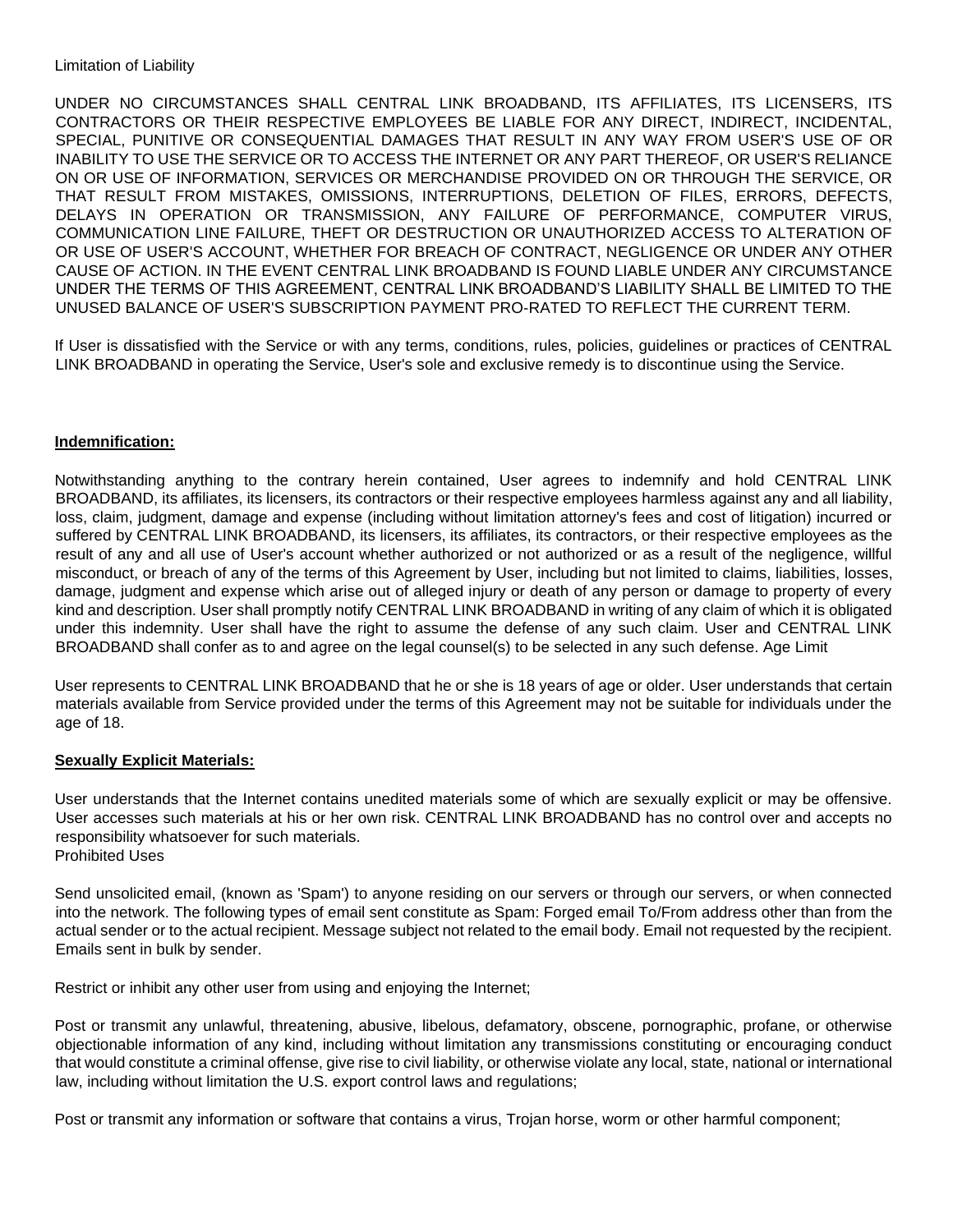Post, publish, transmit, reproduce, distribute or in any way exploit any information, software or other material obtained through the Service for commercial purposes (other than as expressly permitted by the provider of such information, software or other material);

Upload, post, publish, transmit, reproduce, or distribute in any way, information, software or other material obtained through the Service which is protected by copyright, or other proprietary right, or derivative works with respect thereto, without obtaining permission of the copyright owner or right holder;

Upload, post, publish, transmit, reproduce, transmit or distribute in any way any component of the Service itself or derivative works with respect thereto;

Send unsolicited advertising or promotional materials to other network users (See section titled "MESSAGING");

Allow users to run Mail list, Listserv or any form of auto-responds from User's account;

Run or activate processes while User is not logged in;

Violate the security of any computer network, crack passwords or security encryption codes, transfer or store illegal material including that deemed threatening or obscene, or engage in any kind or illegal activity;

Violate any of the rules, regulations and policies of those networks and computer systems accessed via User's account.

CENTRAL LINK BROADBAND has no obligation to monitor the Service. However, User agrees that CENTRAL LINK BROADBAND has the right to monitor the Service electronically from time to time and to disclose any information as may be necessary to satisfy any law, regulation or other governmental request, to operate the Service properly, or to protect itself or its subscribers. CENTRAL LINK BROADBAND will not intentionally monitor or disclose any private E-mail message unless required by law. CENTRAL LINK BROADBAND reserves the right to refuse to post or to remove any information or materials, in whole or in part, that, in its sole discretion, are unacceptable, undesirable, or in violation of this Agreement. CENTRAL LINK BROADBAND reserves the right to suspend access to the Service for User's account. The account's suspension may be rescinded within the sole discretion of CENTRAL LINK BROADBAND following payment of a reconnection charge, to be determined by CENTRAL LINK BROADBAND in its sole discretion. Right to Cancel

CENTRAL LINK BROADBAND reserves the right to cancel Service for any reason without prior notice. Pre-paid service is non-refundable. CENTRAL LINK BROADBAND will not refund any shipping or handling fees. Cancellations after the first of the month will be charged for that month.

User must notify CENTRAL LINK BROADBAND via telephone or in writing to cancel Service. Cancellations shall not be honored by electronic mail. Fees for any setup, shipping and handling, and monthly service charges placed by CENTRAL LINK BROADBAND are non-refundable. No Confidentiality

Information transmitted through CENTRAL LINK BROADBAND and through the Internet in general is not confidential. CENTRAL LINK BROADBAND cannot and shall not guarantee privacy or protection of any User. CENTRAL LINK BROADBAND reserves the right to monitor any User's transmissions when deemed necessary for providing proper service and/or to protect the rights and property of CENTRAL LINK BROADBAND Non-transferable

The right to use the Service is not transferable. Accounts are for User's use only. User shall be responsible for the confidentiality of User's password. Loaning User's account to others, connecting a system used by multiple persons, group use of user log-ins, and consuming more than one modem line are explicitly prohibited. If User has multiple accounts, then User shall be limited to one login session per system account at any time. Violation of those terms shall constitute theft of Service and may be prosecuted under civil and criminal law. Purchases on the Service

If User wishes to make purchases on the Service, the merchant or information or service provider from whom User is making the purchase to supply certain information, including credit card or other payment mechanism information, may ask User. User agrees that all information User may provide any merchant or information or service provider on the Service for purposes of making purchases shall be accurate, complete and current. The merchants and information and service providers offering merchandise, information and services on the Service set their own prices and may change prices or institute new prices at any time. User agrees to pay all charges incurred by users of User's account and credit card or other